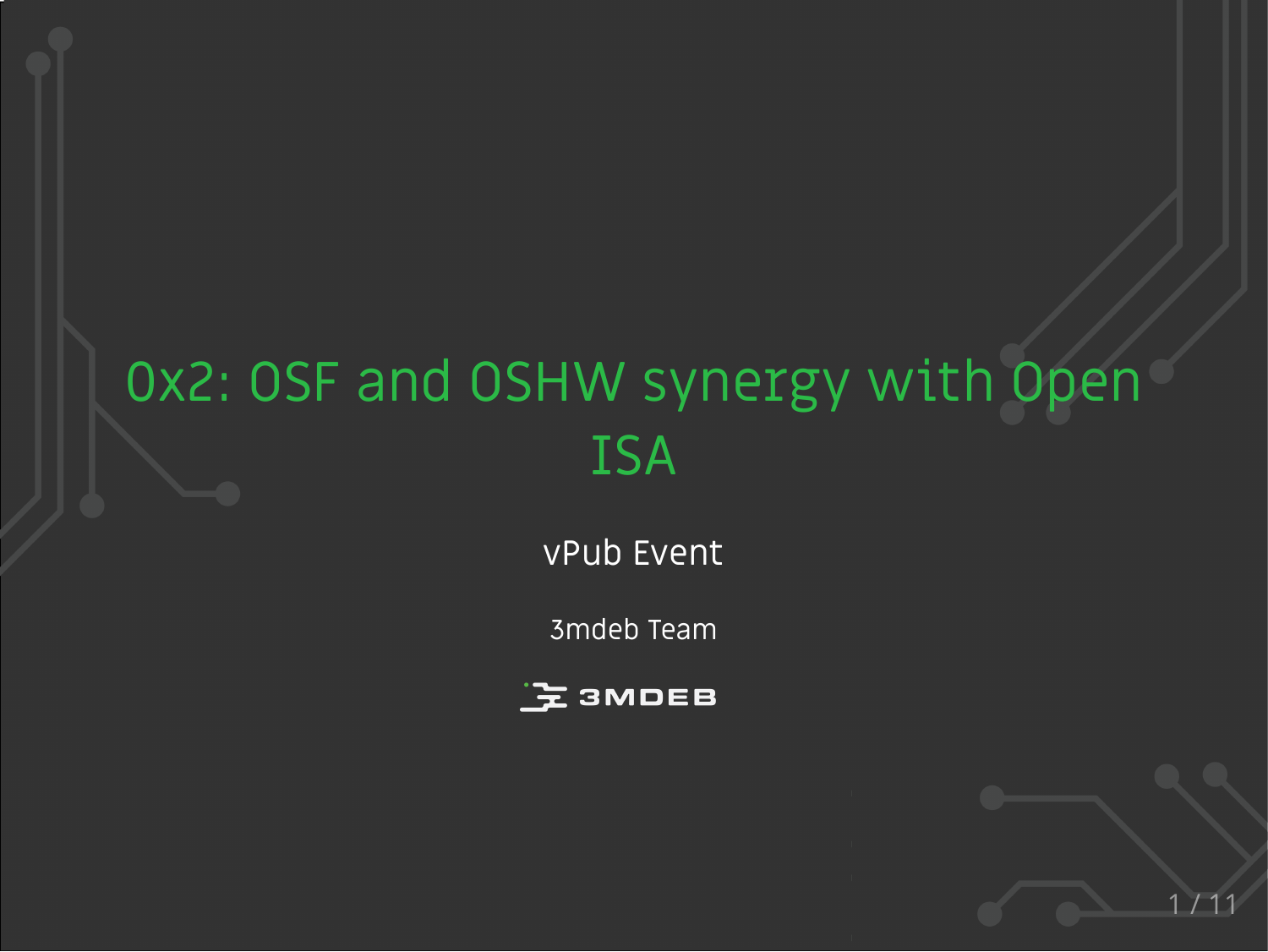# **도 3MDEB**

We believe building and growing community around OSF, OSHW and Open ISA is especially important in recent times, so thank you for spending time with us! First of all have fun!

- Be kind to each other.  $\bullet$
- Adult beverages allowed.  $\bullet$
- Mute by default.  $\bullet$
- Feel free to introduce yourself and tell us why you joined.  $\bullet$
- Feel free to queue the topics, questions, problems, by sending private  $\bullet$ message to me (aka pietrushnic)
- No audio or video recording  $\bullet$
- We save chat messages for future blog posts, urls and ideas tracking and  $\bullet$ improving the meeting
- "Last human standing party"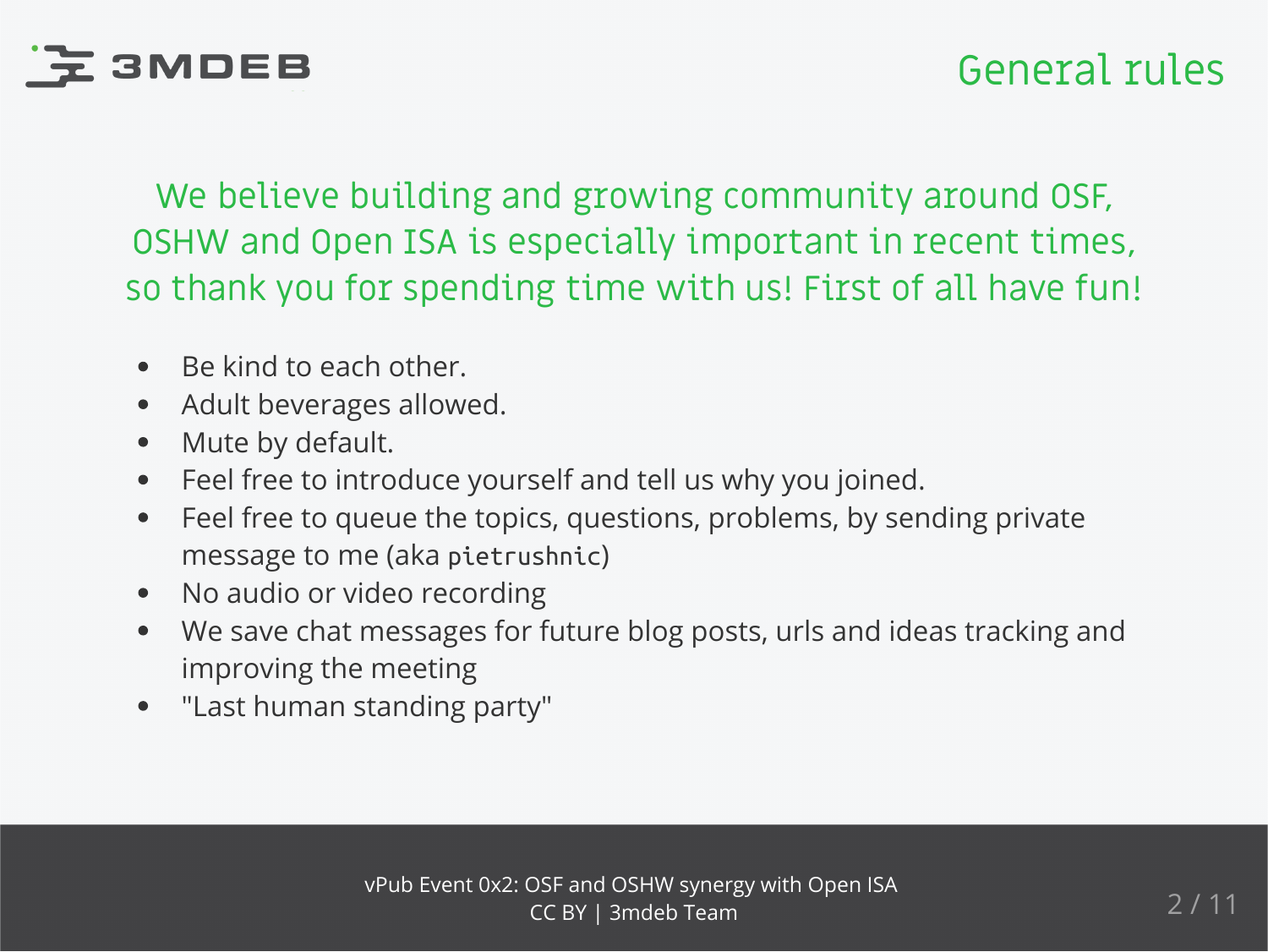# **EXAMPER**

### History

- This is second event  $\bullet$
- Last event was called vBeer and had place on 18th Feb 2021  $\bullet$
- There were 44 attendees in peak  $\bullet$
- Event last for 11.5h (3PM UTC 2:30AM UTC)  $\bullet$
- Blog about this event can be found here:  $\bullet$ [https://blog.3mdeb.com/2021/2021-02-23-osf\\_vpub\\_01/](https://blog.3mdeb.com/2021/2021-02-23-osf_vpub_01/)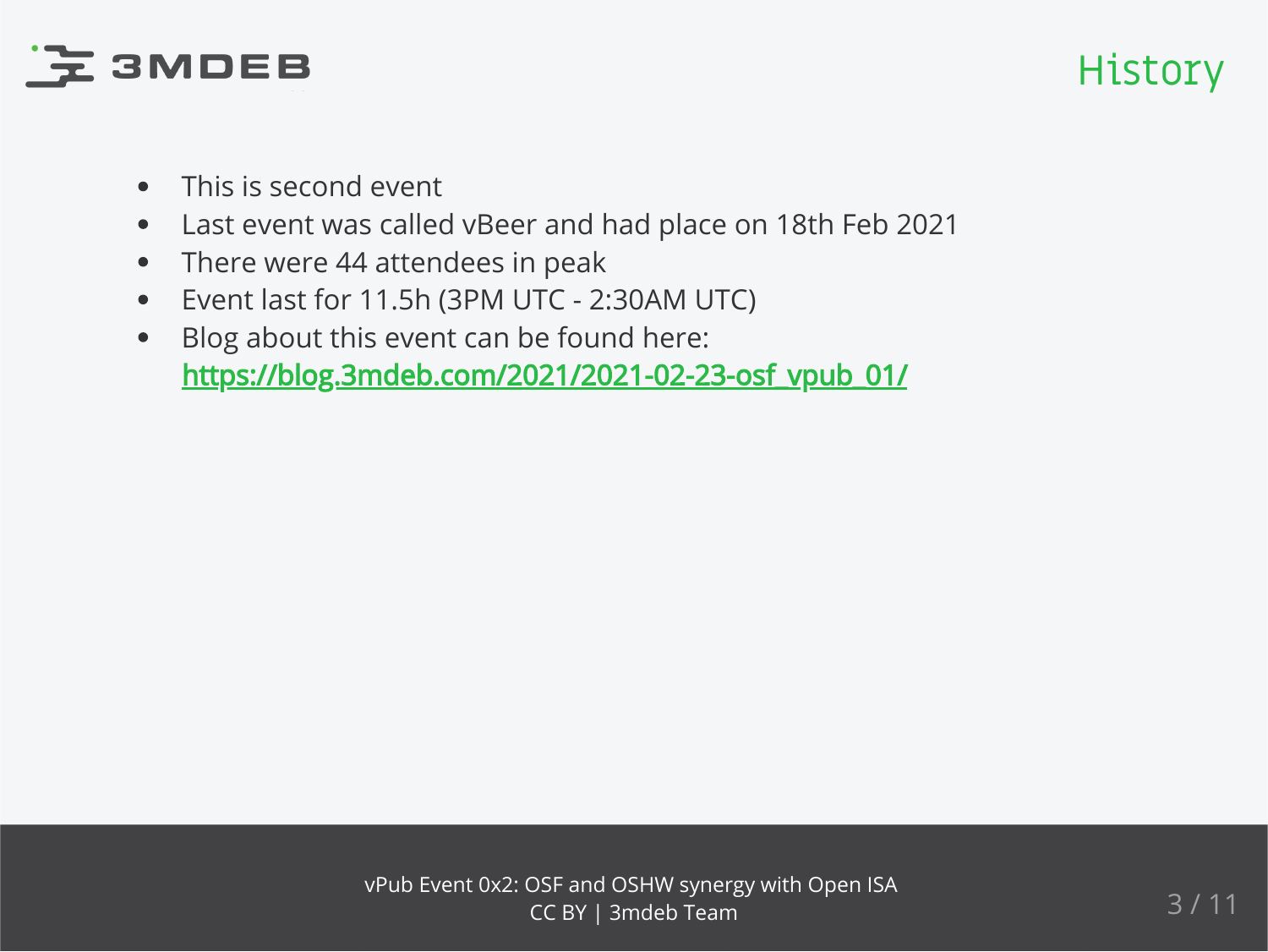

#### 0x2 vPub Topics

New advances at open-source firmware/hardware world, like this new initiative for open-source FPGAs: <https://osfpga.org/>

Alexey B. can talk something about it  $\bullet$ 

Is the new emerging RISC-V hardware such as BeagleV - truly open?

Results of "Ideal platform for coreboot training" survey

- thank you very much for all time spent answering the questions (11  $\bullet$ answers received)
- next time we will do better  $\bullet$

Libre-SOC:<https://libre-soc.org/>

[https://bugs.libre-soc.org/show\\_bug.cgi?id=164](https://bugs.libre-soc.org/show_bug.cgi?id=164)  $\bullet$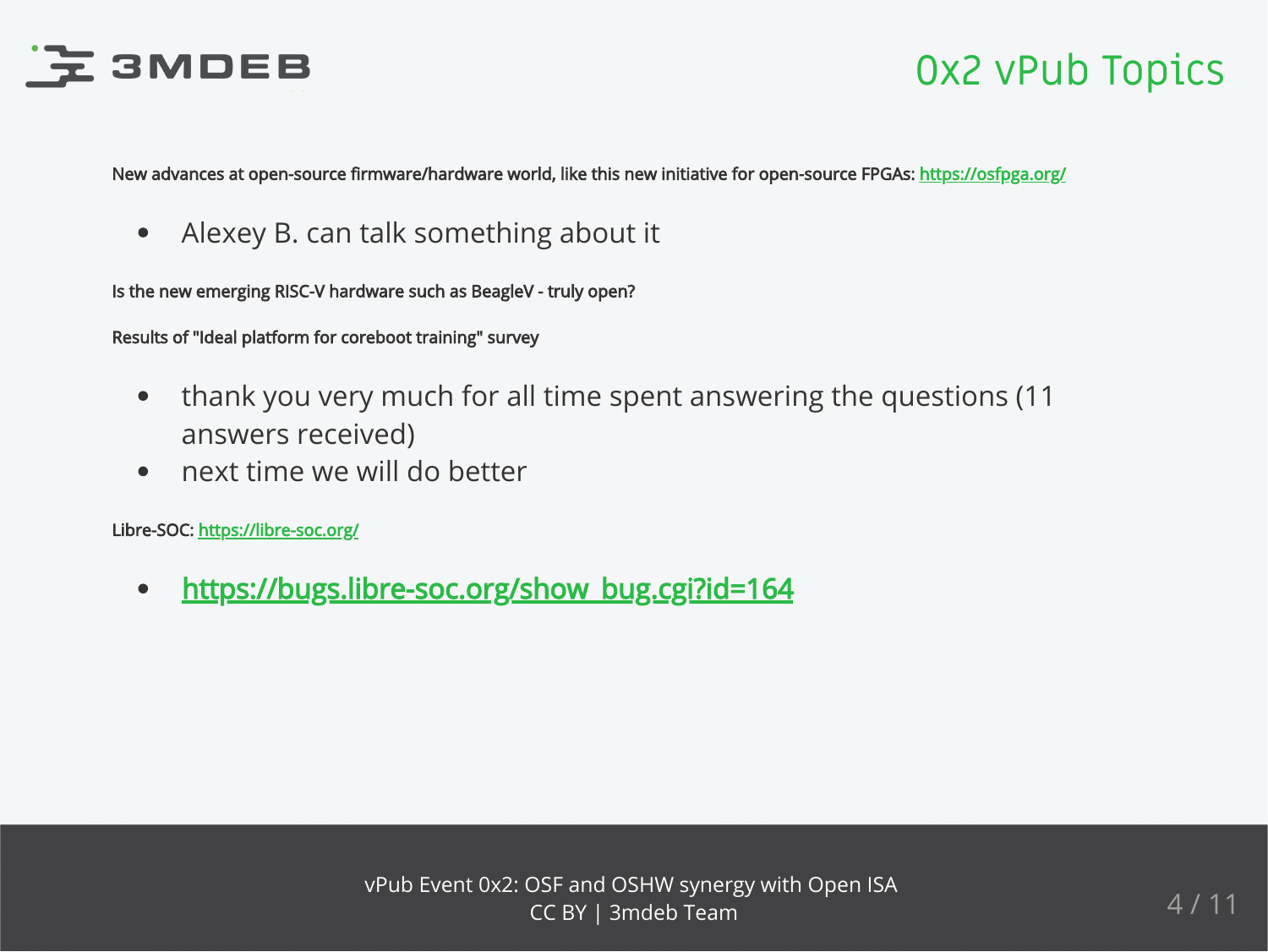

#### 0x2 vPub Topics

#### **OSFTTL**

[https://docs.dasharo.com/osf-trolling-list/osf\\_issues\\_taxonomy/](https://docs.dasharo.com/osf-trolling-list/osf_issues_taxonomy/)

**OSFTQL** 

<https://docs.dasharo.com/osf-trivia-list/introduction/>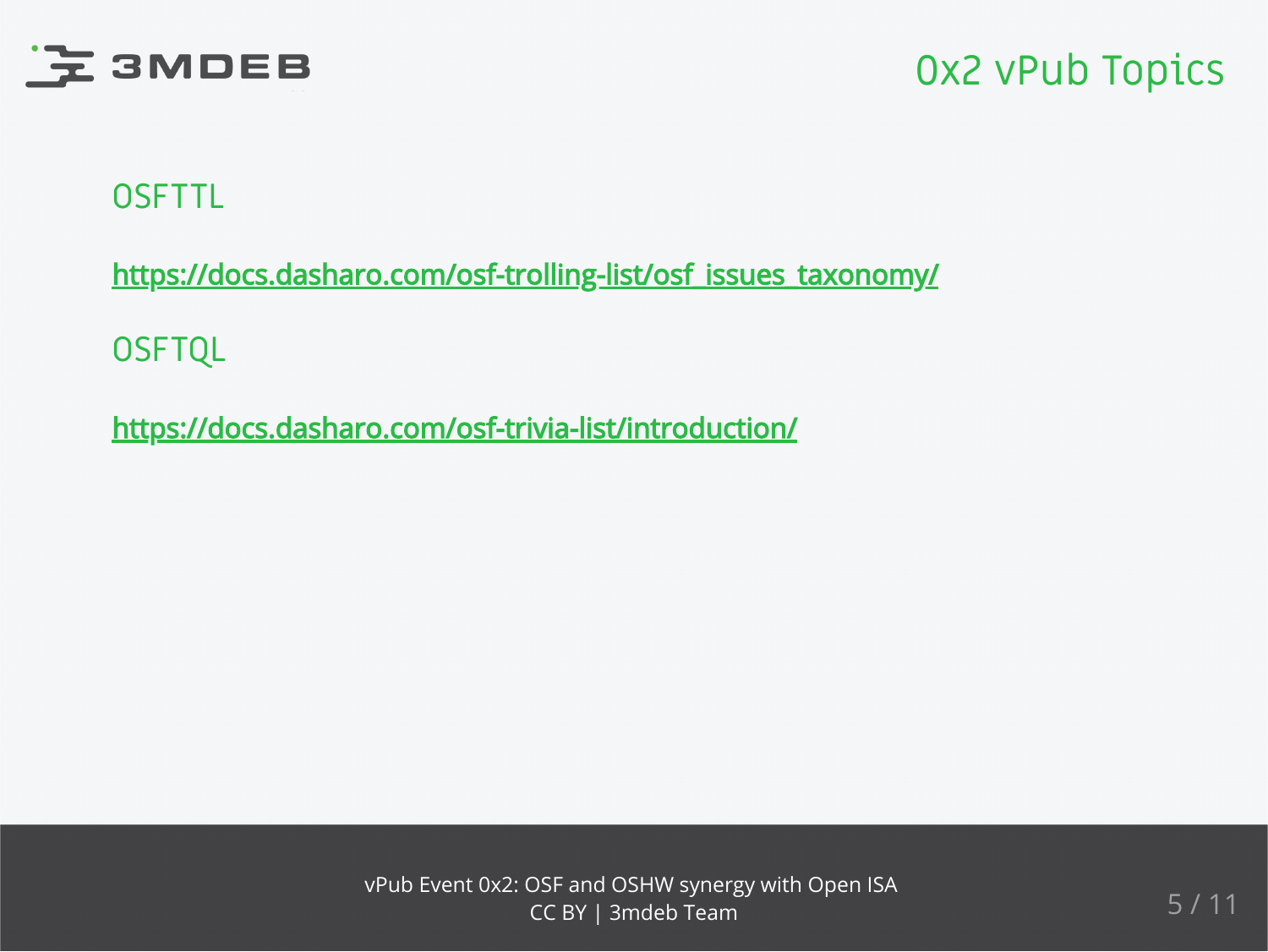

#### 0x2 vPub Topics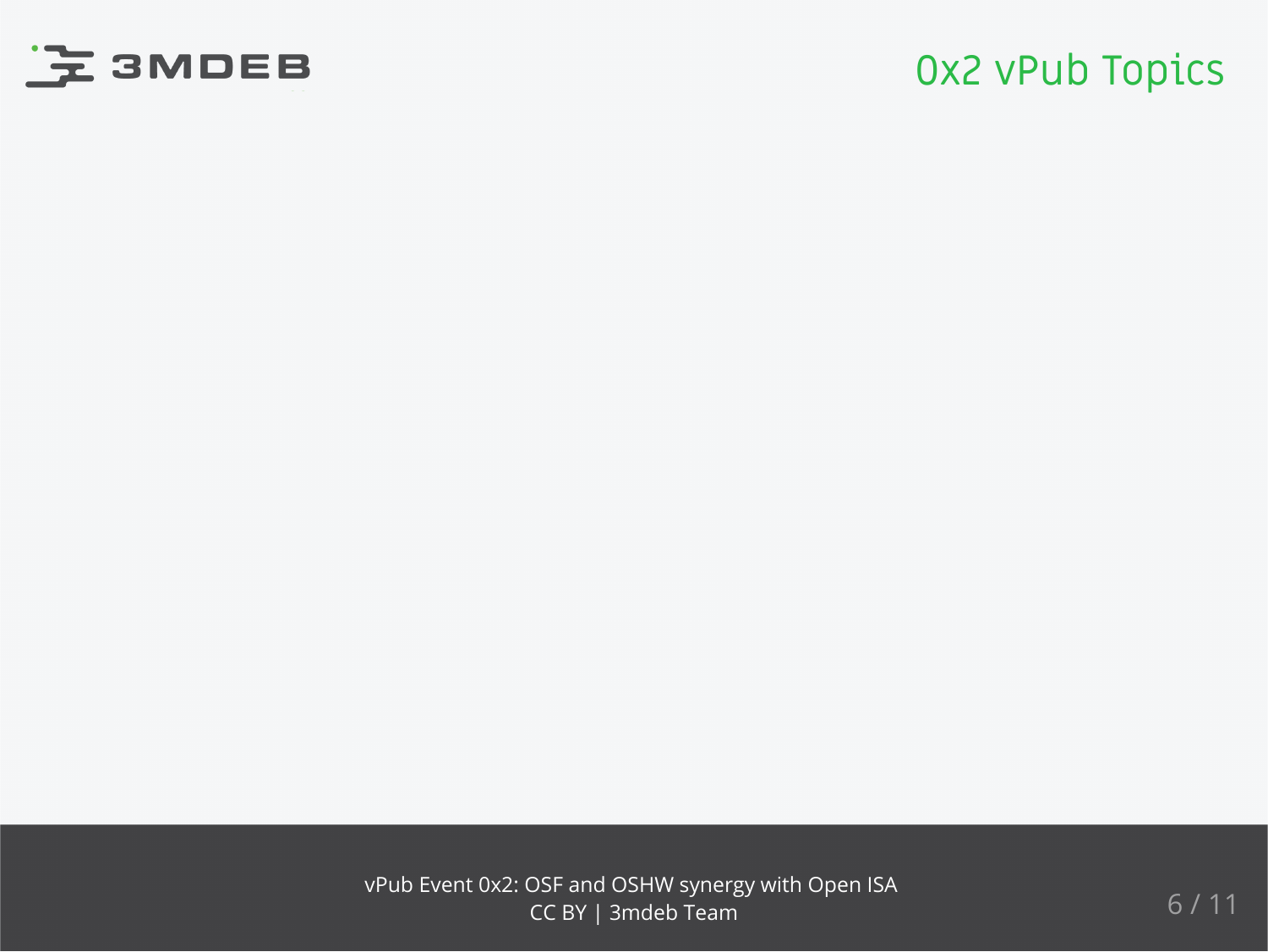

#### Survey results

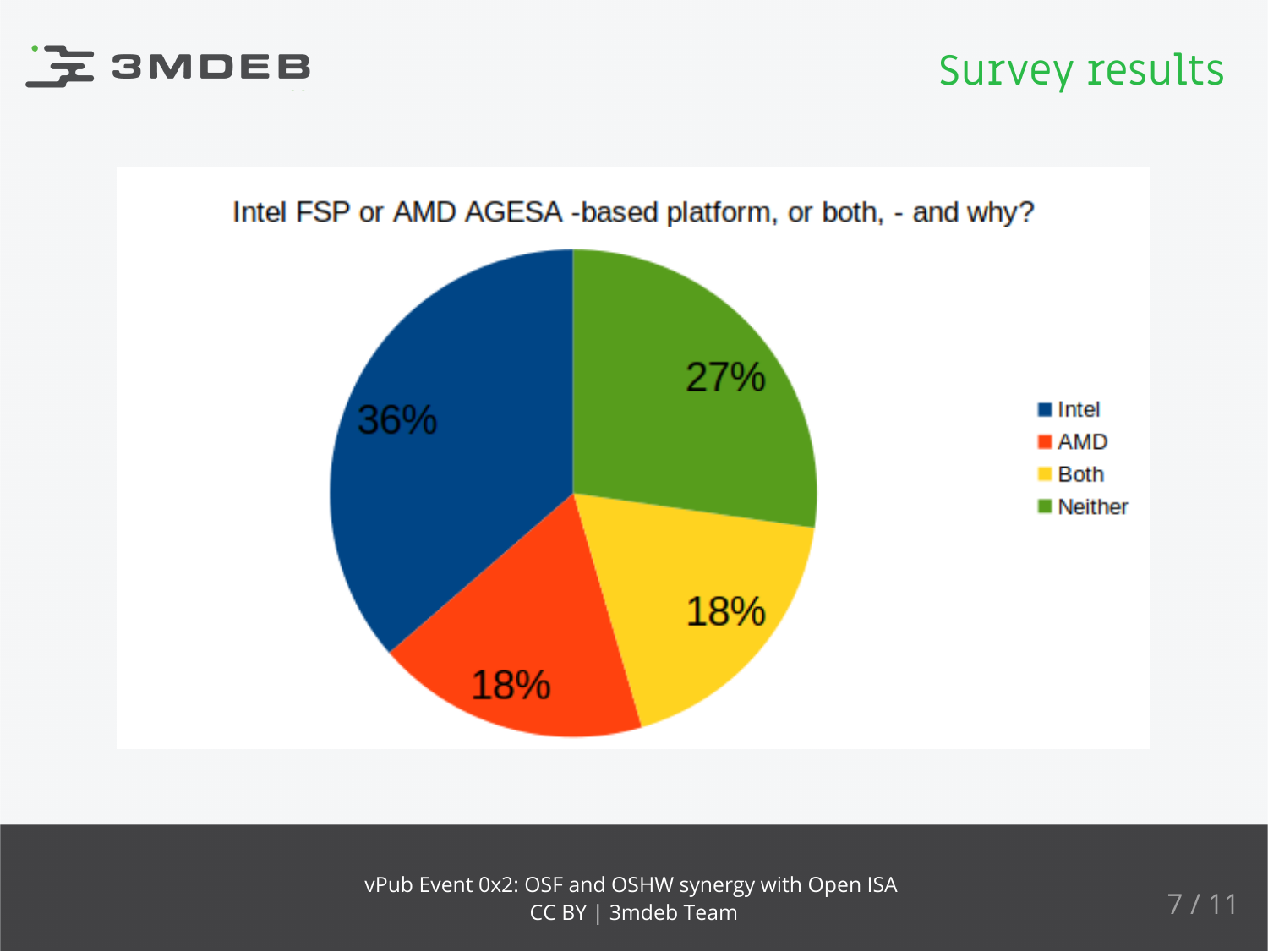

#### What is a good example(s) of a platform that could be suitable for coreboot training?

- ideally QEMU or cheap x86 SBC
	- o Intel NUC or z8350 based stuff (atomic pi?)
	- some suggested t420, but those are hard to disassemble  $\circ$
	- ASRock Desk Mini A300 (who could submit that answer ;P?)  $\circ$
	- MinnowBoard were good but now outadated (FSP1.0)  $\circ$
	- Sandy/Ivy Bridge or Haswell  $\circ$
- after market Lenovo x220
- easy flashing and serial logs gathering
	- socketed SPI (not soldered) or in reasonable package (SOIC8)  $\circ$
- preferably no EC  $\bullet$
- porting would be good exercise  $\bullet$
- Important note: it depens what are the goals, older platforms (without FSP  $\bullet$ or AGESA) have coreboot concepts visible better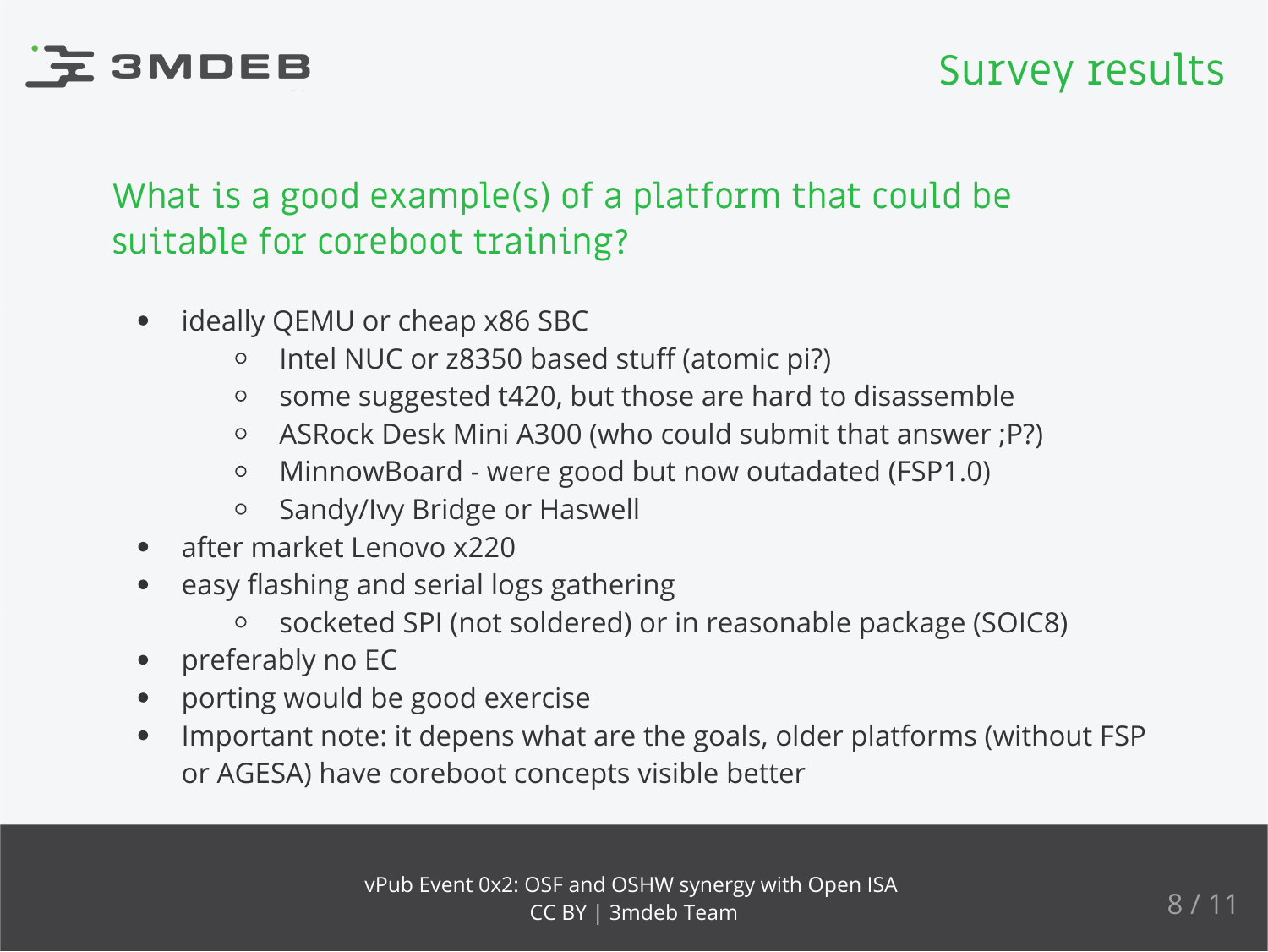

#### Survey results

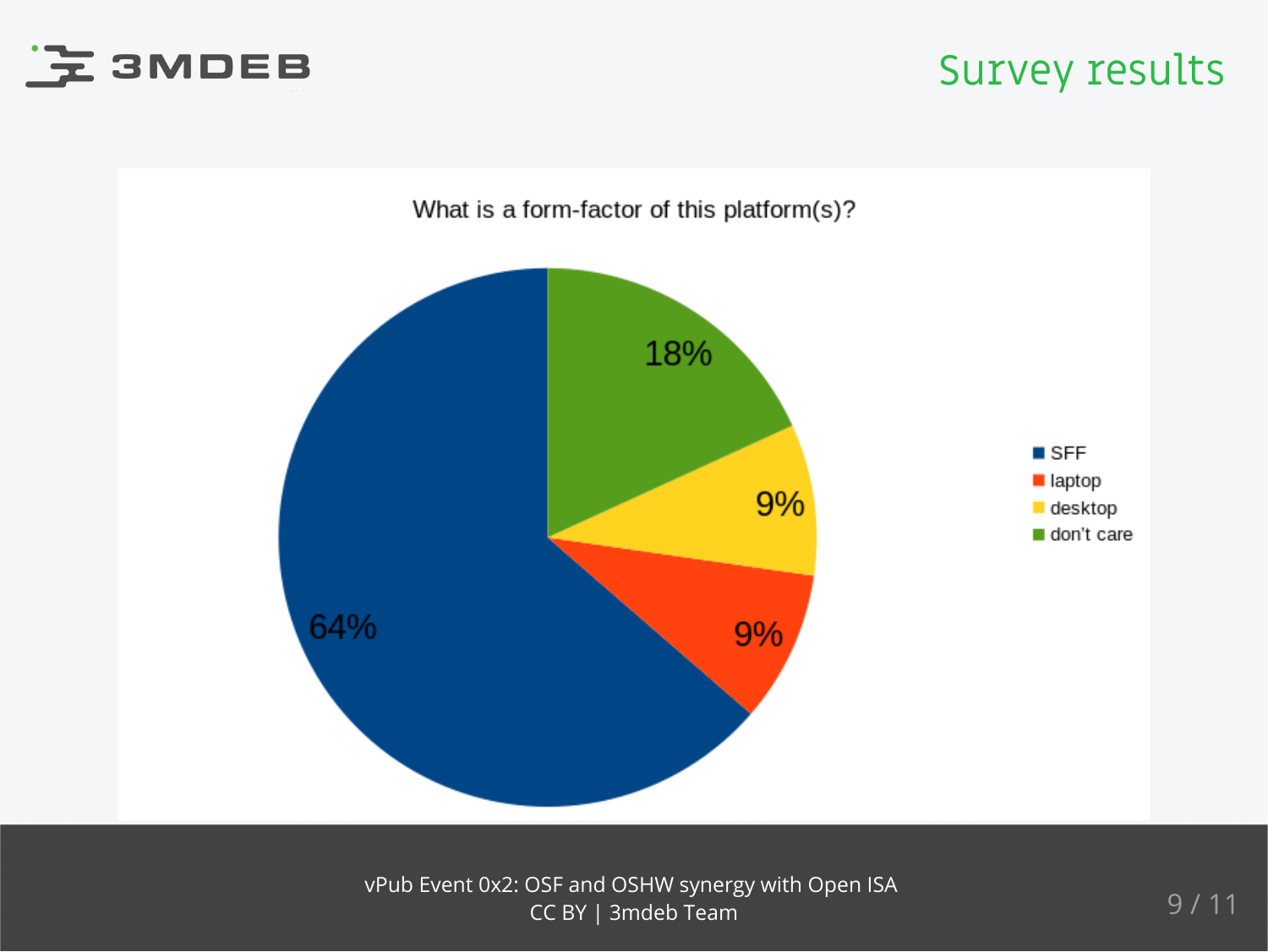

#### Survey results